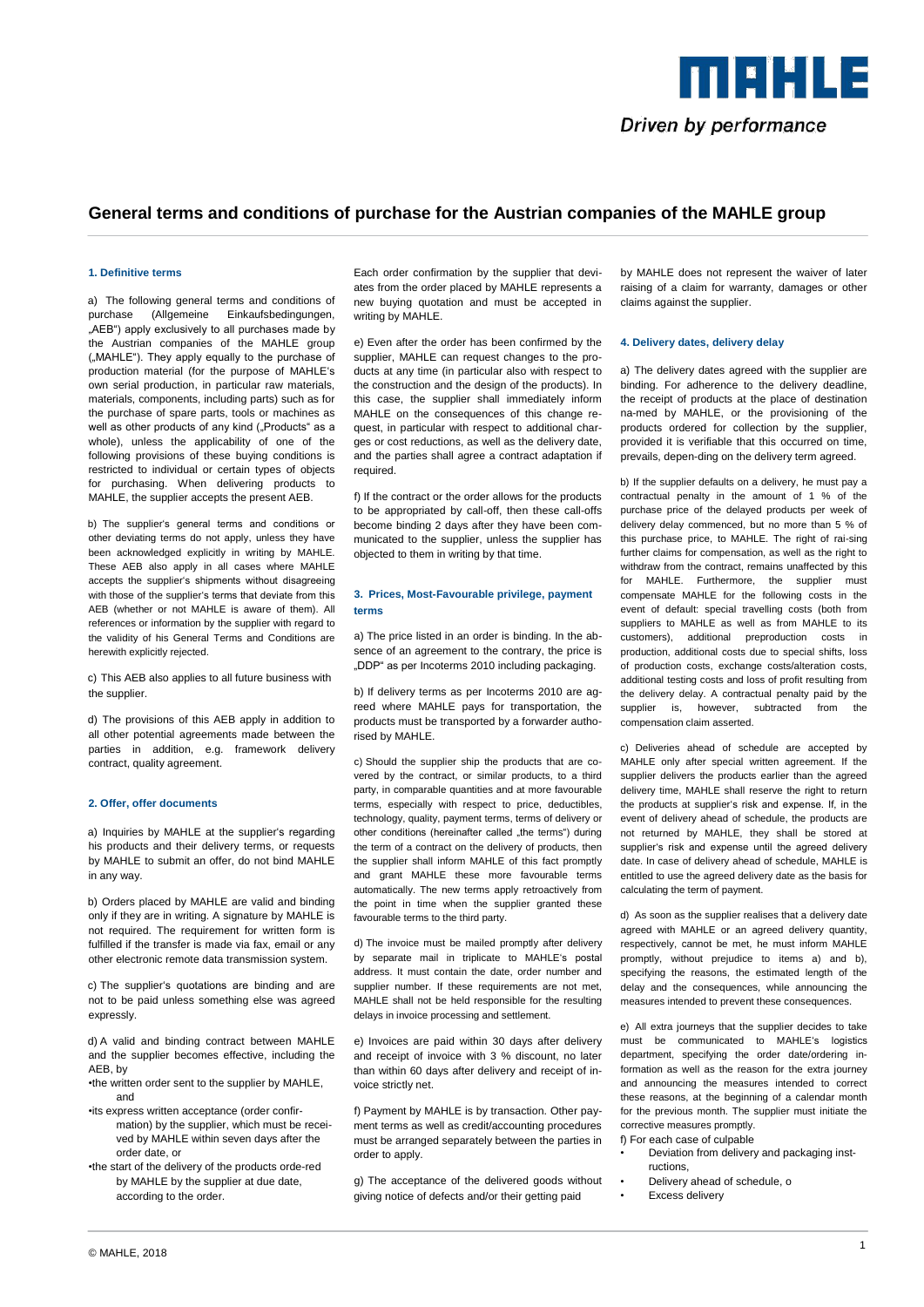

MAHLE is entitled to claim additional expenditures for logistics as a generalised compensation in the amount of EUR 100.00 (notwithstanding the right to assert a higher claim for compensation in a given case). In any event, the supplier is entitled to prove that MAHLE has not suffered any damage, or damage that amounts to less than this lump sum.

## **5. Shipping, passing of risk**

a) The place of fulfilment for the supplier, subject to the commercial terms (in particular Incoterms 2010) common in the automotive industry and specified in the order, is the receiving location/point of use or collection point specified by MAHLE in the order. This location shall also be definitive for the passing of risk. If such a provision is absent, the delivery must be made DDP (Incoterms 2010) to the receiving location or point of use specified in the order.

In this case, the risk passes on to the receiving location/point of use agreed, at the point in time the delivery is made.

b) The supplier is obligated to include the associated delivery notes with the deliveries. All contents must be listed on the delivery notes, according to standard VDA 4987, in particular MAHLE's order number and the supplier number. If these requirements are not met, MAHLE shall not be held respon-sible for the resulting delays in processing.

#### **6. Quality and documentation**

a) The supplier must comply with the generally recognised codes of practice and the applicable safety regulations with respect to his deliveries. If the supplier has received drawings, samples or other regulations or documents from MAHLE, he shall observe them with respect to execution and quality characteristics of the delivery item. Changes of the delivery item, of an already released production process, or its relocation to another location require prior approval by MAHLE in writing.

b) If the supplier delivers production material to MAHLE, the following provisions apply additionally, unless something else has been requested by MAHLE in a given case, or agreed with the supplier in writing.

c) The supplier maintains or develops a quality management system based on ISO/TS 16949: 2002 in the current version. Certificates issued by an accredited office or 2nd party certifications, as well as QM-system of equal value such as e.g. VDA volume 6 part 1 and ISO 9001, with automobilespecific orientation, can be approved by MAHLE following prior testing by MAHLE. The supplier shall provide MAHLE with a copy of the current certificate and shall mail unrequested a new certificate to MAHLE once the validity date of the certificate has expired. In case of cancellation, MAHLE must be informed promptly.

d) For each case of culpable non-compliance of a requirement from the quality management system applicable as per item c), the supplier must pay MAHLE a contractual penalty in the amount of EUR 5,000.

e) The initial sampling is done according to the latest version each of VDA-writing volume 2, .Safeguarding delivery quality or according to PPAP (AIAG). In addition to the initial sampling, the supplier must enter all material data into the material data-base IMDS respectively; the released and accepted IMDS entry of all relevant material data is a com-ponent and prerequisite of each successful initial sampling.

f) Independent of successful sampling as per item e), the supplier must continuously examine the qua-lity of the delivery items. Furthermore, the contrac-ting partners shall inform each other on possibilities regarding further quality improvements.

g) If the type and the scope of the tests, as well as the test devices and testing methods, are not firm-ly agreed upon between the supplier and MAHLE, MAHLE is prepared at the supplier's request, within the scope of its knowledge, experience and possibilities, to discuss the tests with the supplier in order to determine the required status of test engineering.

h) For products specifically identified in the technical documents or by special agreement, the supplier shall furthermore record in special notes when, how, and by whom the delivery items have been tested with respect to the characteristics that require documentation, and what findings resulted from the required quality tests. The testing documents must be stored for a period of 15 years and submitted to MAHLE as needed. The supplier must obligate presuppliers to the same degree to the extent permitted by law. We refer to the latest version of the VDA-writing volume 1 "Procedure of furnishing proof".

i) Insofar as public authorities and customers of MAHLE justifiably have insight into MAHLE's production process and testing documents to check certain requirements, based on pertinent legal provisions, the supplier is obligated to permit insight into his production procedure and his testing documents as well and to provide any reasonable support in this context. The supplier must obligate presuppliers to the same degree to the extent permitted by law.

j) Incidentally, MAHLE can perform appropriate inspections and quality audits of the facilities where the supplier manufactures the products at any time, following reasonable announcement and during the normal business hours at the intervals deemed necessary by MAHLE. MAHLE is entitled to cancel existing contracts with the supplier by written communication to the supplier, if the supplier neglects to adhere to the agreed quality standards for a period of three months.

k) The supplier must assign the obligations pertaining to him based on this article of the contract completely to any sub-suppliers.

#### **7. Hazardous materials and preparations**

a) For goods and materials as well as for procedures that must receive special treatment, among others, with regard to transportation, packaging, labelling, storage, handling, manufacture and disposal, based

on laws, regulations, and other provisions or based on their composition and their effect on the environment, it is mandatory that the supplier fulfils the legal provisions of the country of manufacture as well as of the distribution country.

b) In this case, the supplier shall surrender the required papers and documents to MAHLE even be-fore confirming the order. In particular, all hazardous substances and water-hazardous substances can only be delivered after submitting an EU-safety data sheet and following release by MAHLE. Should the requirements as per item a) change in the course of the delivery relationship, the supplier shall send the papers and documents corresponding to the modified requirements to MAHLE promptly.

c) If MAHLE does not have the documents listed in item 8. b) on hand at the point in time of order confirmation, then MAHLE is entitled to withdraw from the contract with the supplier unless the supplier hands in the documents listed in item 8. b) within an additional 14 days grace period set by MAHLE. In this case, the supplier shall be liable to MAHLE for all potential damages resulting from the justified avoidance of contract.

d) MAHLE is entitled to return hazardous substances and water-hazardous substances supplied for experimental purposes free of charge to the supplier.

e) The supplier is liable to MAHLE for all damages resulting from the culpable non-compliance with existing legal regulations in this respect.

f) MAHLE shall compile a "Banned substances list/ list of declaratory substances" on the MAHLE home-page (www.mahle.com) solely for the purpose of information and excluding any responsibility for its accuracy and completeness.

g) The supplier shall ensure that the requirements of the EU Chemicals Act REACH (Act (EU) No. 1907/2006, derivation EU of 30/12/2006) hereinafter called "REACH" - are complied with, in particular that pre-registration as well as registration occur on schedule each. MAHLE is in no way obligated to perform the (pre-) registration. The supplier is aware of the fact that the products cannot be used unless the REACH requirements have been duly and completely fulfilled.

h) The relevant components (heavy metals) according to the EU-ELV (End of Life Vehicles) must be entered into the IMDS database by the supplier at his own expense and are thereby considered declared.

i) Based on the EU-ELV, the supplier is obligated to ensure the following:

- •Preparation and forwarding of a componentrelated concept for drainage and reduction of harmful substances;
- •Compliance with the identification standard .<br>VDA 260 for materials and components:
- •Provision of a disposition concept for selected vendor parts in coordination with MAHLE;
	- •Highest possible recycling portion and use of renewable raw materials in coordination with MAHI F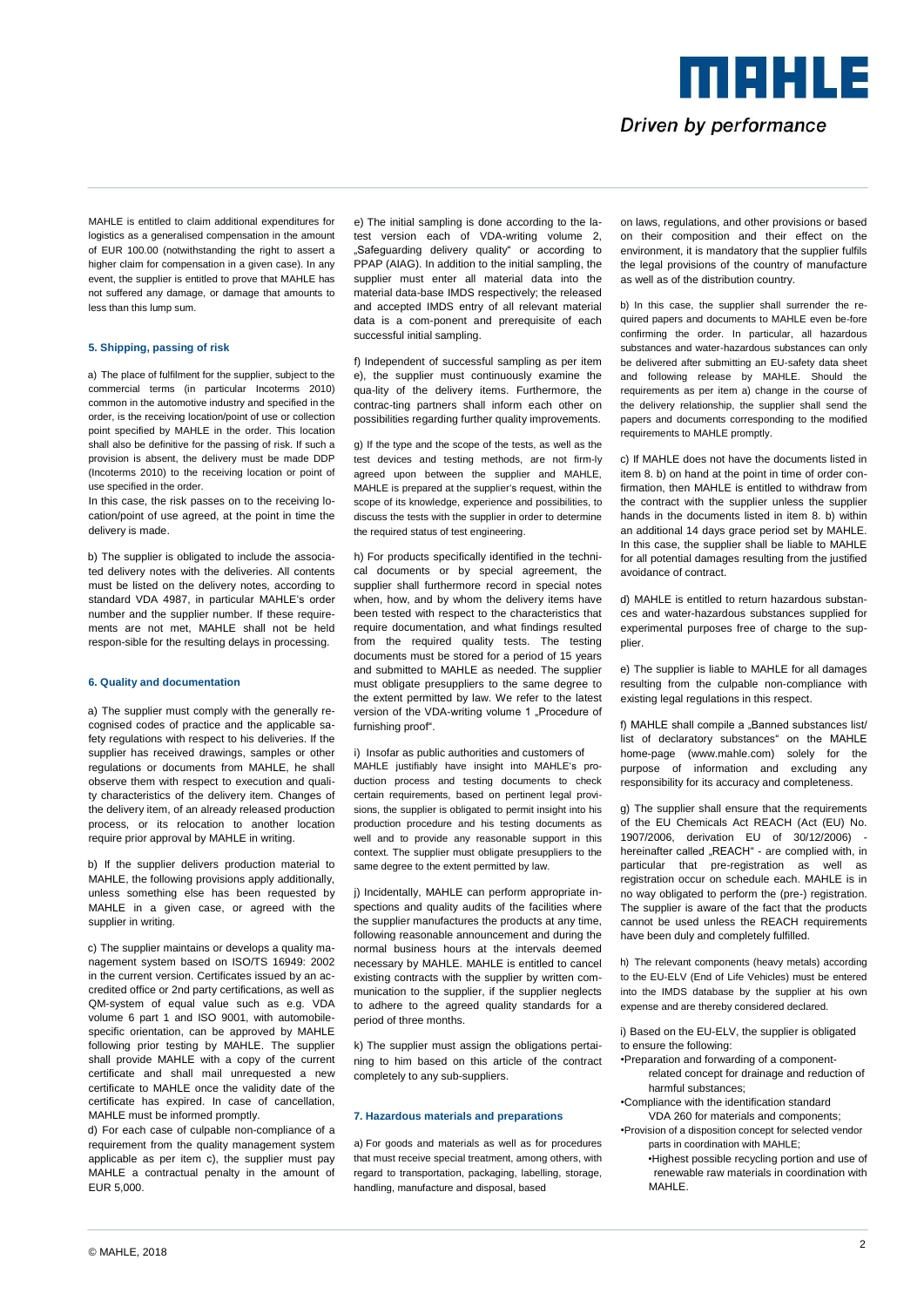Driven by performance

**TTT DE L'ILE** 

j) Apart from that, in fulfilling his contractual obligations, the supplier must comply with all legal and official regulations with respect to environmental protection.

k) The supplier must release MAHLE completely from all consequences, in particular damages of MAHLE and claims by third parties against MAHLE, that are the result of the supplier culpably not, not completely, or not in a timely manner complying with or fulfilling the above regulations from items f) - i).

## **8. Packaging**

a) The supplier must observe the requirements of the packaging ordinance currently in force.

b) The supplier must take back used packaging that is empty of residues free of charge. Should this not be possible, he shall defray the corresponding appropriate disposal costs for MAHLE.

## **9. Warranty and recourse**

a) In the event of inadequate services, legal provisions apply unless something different arises from the following provisions (in particular for production material).

b) MAHLE shall examine the products delivered by the supplier for production purposes (production materials) at the time of receipt with respect to the match between ordered and delivered goods, for any quantity variations as well as damages that are visible on the outside, as far and as soon as this is feasible according to proper business routines. MAHLE shall promptly inform the supplier of any defects found in these tests. Apart from that, the supplier refrains from having MAHLE perform further incoming goods inspections. Other defects not found by MAHLE until the delivered goods are processed, or until they are used as intended, are announced to the supplier by MAHLE promptly as soon as they have been detected. In this respect, the supplier renounces the right of objection regarding delayed notice of defects.

c) For an inadequate delivery, the supplier must first be given the opportunity for subsequent performance, that is, to either provide correction of faults or delivery of a new item (spareparts) at MAHLE's choice. In both cases, the supplier shall defray all costs arising for him or for MAHLE, e.g. transportation, travel expenses, labour and material costs, or costs for incoming control that exceed the usual volume. The same applies to any dismantling and installation costs. In the event of subsequent delive-ry, the supplier must take all defective products back at his expense.

d) If subsequent performance fails or if it is unacceptable for MAHLE or does not occur within a reasonable period of time following a reproof by MAHLE, then MAHLE can withdraw from the contract / from the order without setting any further deadline and can also return the products, at supplier's risk and expense. In this, and in other, urgent cases, in particular to avert acute hazards or to avoid major dama-

ge, if it is no longer possible to inform the supplier of the damage and to set him a deadline, albeit a short one, to take remedial action, MAHLE can carry out the removal of the defect itself or have it carried out by a third party, at the expense of the supplier.

e) Warranty claims by MAHLE against the supplier lapse, unless arranged otherwise below, 30 months after the goods were received by MAHLE. For mate-rial defects in delivery items that, according to their usual application, are commonly used for a building, or for defects of title, legal regulations apply. In the case of the delivery of spare parts (cf. item c)), the period of limitation starts afresh at the time they are delivered to MAHLE. If the supplier delivers production material to MAHLE that is ultimately installed in motor vehicles or engines as intended, the start of the legal warranty term is postponed until the motor vehicle or the engine is started up by the ultimate buyer for the first time.

f) Further claims, in particular from the indemnity title or from a warranty granted to MAHLE by the supplier remain unaffected.

g) In each case of deficiency of a delivery, the supplier must pay generalised damages to MAHLE in the amount of  $\epsilon$  100.00, regardless of whether MAHLE is entitled to additional claims against the supplier.

h) If MAHLE, in its capacity as an automobile supply firm, commits to a longer lasting or more extensive warranty towards one of its customers, the supplier is obligated, insofar as he delivers production mate-rial, to have this regulation apply to him as well for the future, after prior written announcement.

i) Insofar as MAHLE clients - routinely automobile manufacturers - use a reference market procedure or any similar procedure that is commonly used in the automobile industry, to determine and account for warranty cases, and make claims to MAHLE for defects in products by MAHLE that result from defects in the supplier's products, this procedure is also ap-plied to the supplier's delivery relationship to MAHLE.

## **10. Product liability and recall**

a) If the supplier has caused a product defect and/or (depending on the underlying basis for the claim) is responsible for it, the supplier is obligated to replace the resulting damage at first request and to release MAHLE from all claims by third parties, provided the cause for the claim lies within the supplier's control and organisation and the supplier would himself be liable towards third parties. If MAHLE has contributed to causing the damage or in the event of contributory negligence on the part of MAHLE, the supplier can assert this contributory negligence or this contributory cause against MAHLE. In the relationship between MAHLE and the supplier, the respective portion of the damages is based upon the corresponding proportion of contributory negligence (§ 1302 ABGB) and/or contributory cause.

b) The suppliers' duties as per item a) also include the costs accrued for MAHLE by availing itself of a solicitor's assistance or otherwise arise in connec-

tion with averting product liability claims. If MAHLE is subject to evidence rules that are disadvantageous to MAHLE, then these evidence rules also apply to the relationship between MAHLE and the supplier, if the circumstances to be proven are not to be attributed to MAHLE's area of responsibility.

c) In the case of product liability cases as per item a), the supplier shall give all required information and support to MAHLE, within reasonable limits, in order to avert the claims.

d) If a recall action or an owner notification program is required to fulfil a legal provision or an obligation concerning MAHLE according to civil or public law, or is required as a safety measure to avert damage to persons or death, the costs, including among others labour costs, transportation costs and costs for preservation of evidence, are divided based on the contributory negligence to be assigned to the contracting parties (§ 1302 ABGB). MAHLE shall inform the supplier - if possible and appropriate - of the contents and the scope of the recall action to be performed and gives the supplier the opportunity to comment. All other claims by MAHLE remain unaffected by this.

e) The supplier is obligated to take out and to maintain sufficient product liability insurance to cover the risks of product liability including recall risk. At MAHLE's request, he must provide proof promptly after taking out such insurance. If the supplier is un-able to provide proof of the insurance policy within two weeks, MAHLE is entitled to take out such insurance at the supplier's expense.

# **11. Trade mark rights**

a) The supplier ensures that MAHLE or MAHLE customers, by the purchase, ownership, offering, use, processing or resale of the products do not infringe on the intellectual property rights of third parties, in particular no trademark rights, company, name, patent, registered design, design patent, features, design or copyrights of third parties (including corresponding protective rights applications) ("trademark rights") in the supplier's country of origin, as well as within the Federal Republic of Germany, the European Union, the USA, Canada, Brazil, Argentina as well as Australia, China and Japan. If the supplier culpably infringes on this duty, then he shall release MAHLE and MAHLE its customers at first request from any claims by third parties from such actual or alleged trademark right infringements and bears all costs and expenses accrued by MAHLE in this con-text, in particular prosecution and defence costs on the one hand, and costs resulting from the violation of a potential duty of omission on the other hand.

b) Item a) does not apply if the delivery item was manufactured according to drawings, models or other detailed information by MAHLE and the supplier neither knew nor had to know that doing so would violate trademark rights by third parties.

c) The parties are obligated to inform themselves promptly of risk of injury that have become known and alleged cases of injuries, and shall counteract such injury claims by mutual agreement within reasonable expectations.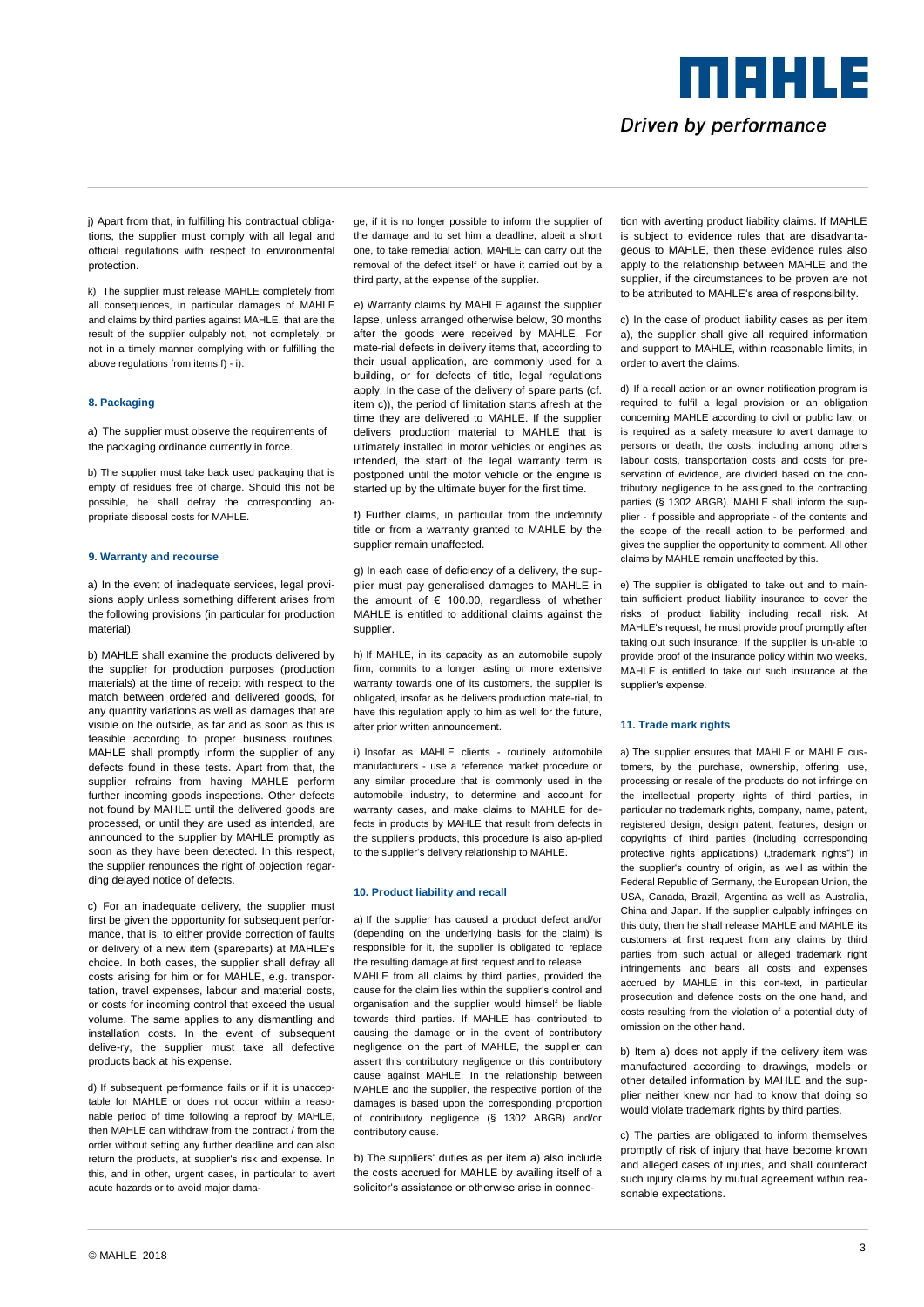Driven by performance

MAHLE

d) Supplier claims from trademark rights violations against MAHLE lapse no later than 3 years after the corresponding contract with MAHLE was signed.

## **12. Title retention, production resources**

a) With complete payment of the purchase price for the products, these shall unconditionally become the sole property of MAHLE. Any extended or expanded title retention by the supplier for delivered products is excluded.

b) All parts, raw materials, tools, materials or other instruments or objects that are made available by MAHLE or that are purchased by the supplier at the expense of MAHLE (and whose acquisition costs were reimbursed by MAHLE or accepted into the prices to be paid for the products and which have been paid completely) and that are associated with the manufacture of the products or are used to that end ("production resources"), shall remain or be-come the sole property of MAHLE (..MAHLE proper-ty"). For all drafts, samples, drawings, data, models, or other information and documents ("MAHLE documents") all rights remain with MAHLE as well. The supplier expressly agrees that MAHLE property or MAHLE documents shall not be used for manufacture or construction of products for third party customers without prior written authorization by MAHLE.

c) The supplier owns MAHLE property and MAH-LE documents as a trustee for MAHLE and shall store them separately from any property belonging to other persons, and shall label MAHLE property and MAHLE documents clearly as the property of MAHLE. MAHLE property and MAHLE documents are not removed from the supplier's premises without written instructions by MAHLE, except for the purpose of fulfilment of the contract.

d) The supplier is obligated to insure MAHLE property at his expense against fire, water and theft at their replacement value and to maintain these insurances. The supplier shall provide proof regarding the existence of such insurances to MAHLE on request. The supplier shall perform maintenance work on MAHLE property if required, at the usual intervals and at his own expense. He must inform MAHLE promptly of damages or malfunctions.

e) To the extent that MAHLE provides the sup-plier with products, raw materials, or other material ("goods") for him to manufacture products with, MAHLE reserves the right of ownership for these goods. The manipulation/processing, conversion or installation or remodelling of such goods by the supplier is done for MAHLE. If goods belonging to MAHLE are processed with other objects that do not belong to MAHLE, MAHLE shall acquire co-owner-ship in the new product in proportion of the value of the MAHLE goods (purchase price plus VAT) to the other objects processed at the time of processing.

f) If the goods provided by MAHLE are combined or mixed inseparably with other objects that do not belong to MAHLE, MAHLE acquires co-ownership in the new product in proportion to the value of its re-served goods (purchase price plus VAT) to the other

combined or mixed objects at the time of bonding or mixing. If the bonding or mixing occurs in such a way that the supplier's objects are to be considered as the main object, it is agreed that the supplier shall transfer co-ownership to MAHLE proportionately; the supplier stores and safekeeps the sole property of MAHLE or the co-property of MAHLE in the name of MAHLE.

## **13. Non-disclosure**

a) The contracting partners commit to treat all confidential information that they receive directly or indirectly from the other contracting partner, as confidential. Orders and all associated commercial and technical details must be treated as confidential information as well. In particular, all figures, drawings, calculations, quality guidelines, samples and similar objects must be kept a secret. Duplication and disclosure of confidential information is permitted only subject to the industrial requirements associated with the business relationship to MAHLE. They must not be released to third parties without prior approval in writing.

b) The above-mentioned obligations do not apply to such confidential information for which the contracting partner who receives the information can prove that it

- •was already generally accessible at the point in
	- time the information was provided, or was made generally accessible afterwards without his fault;
- •was already in his possession at the time the information was disclosed to him;
- •was made accessible to him by a third party without the obligation to secrecy and non-use, while it is assumed that these third parties did not receive the information directly or indirect-ly from the other contracting partner;
- •must be communicated to public authorities based on legal provisions.

c) The supplier commits to obligate sub-suppliers to maintain secrecy to the same extent. The supplier may use the secret information supplied to him by MAHLE exclusively as intended.

d) The non-disclosure obligation applies for a period of 3 years beyond the end of the delivery relation-ship. The supplier commits to release all confidential information received, after the end of the delivery relationship, to MAHLE, insofar as they are represented or filed on electronic storage systems. The fulfilment of the obligations from the last two sentences must be confirmed in writing by the supplier to MAHLE at MAHLE's request.

#### **14. Order development**

Insofar as the supplier performs development work for MAHLE for production material or processing materials (in particular tools), the costs of which are either paid by MAHLE separately and/or are reimbursed through the prices to be paid for the products (order development), the following applies:

a) The supplier shall achieve a development result that is free of the trademark rights of third parties; item 12 applies correspondingly.

b) The legal ownership in all development results (including all inventions, know-how, experimental and development reports, suggestions, ideas, drafts, designs, proposals, samples, models, etc.) which the supplier achieves in the context of the collaboration ("work results"), falls to MAHLE at the time of their creation.

c) Insofar as the work results are eligible for trademark protection, MAHLE is entitled in particular to register trademark rights at home and abroad, at their own discretion, to pursue them, and also to drop them at any time.

d) The supplier must utilise inventions that are eligible for trademark protection, which are made by his employees in the process of executing this contract, unconditionally by declaration towards the inventor; the rights to the invention must promptly be transferred to MAHLE.

e) Insofar as the work results are protected by the supplier's copyright laws, the supplier shall grant MAHLE as well as its affiliates the exclusive, complimentary, irrevocable, sublicensable, transferable, temporally, spatially and contents-wise unlimited right to make use of and exploit these work results in any way free of charge and at will. Insofar as work results arise in the form of software, the rights of use and exploitation rights are not restricted to the object code. MAHLE has above all a right to transfer of the source code and the documentation. MAHLE can request the transfer at any time, even while the development project is being carried out.

f) The supplier (as well as his affiliates) is and remains the owner of the inventions made before the start of the collaboration and of the trademark rights registered or issued as well as of the copyright laws, design patent rights and know-how ("previous proprietary rights") existing before the start of the collaboration.

g) Insofar as previous proprietary rights are required for the utilisation or the further development of the development results, MAHLE shall receive a tempo-rally and locally unlimited, complimentary, non-exclusive, sublicensable, transferable and irrevocable right of use in these.

h) Insofar as the supplier engages subcontractors in the context of the services to be rendered by him, he is obligated to ensure by means of suitable contractual agreements that MAHLE receives the property rights and rights of use corresponding to the regulation in this item 14.

### **15. Spare part supply**

The supplier commits to ensure spare parts supply for the intended lifespan of the final products for which the products are to be used. The minimum period of time for this is 15 years after serial production of the products has ended. In good time prior to